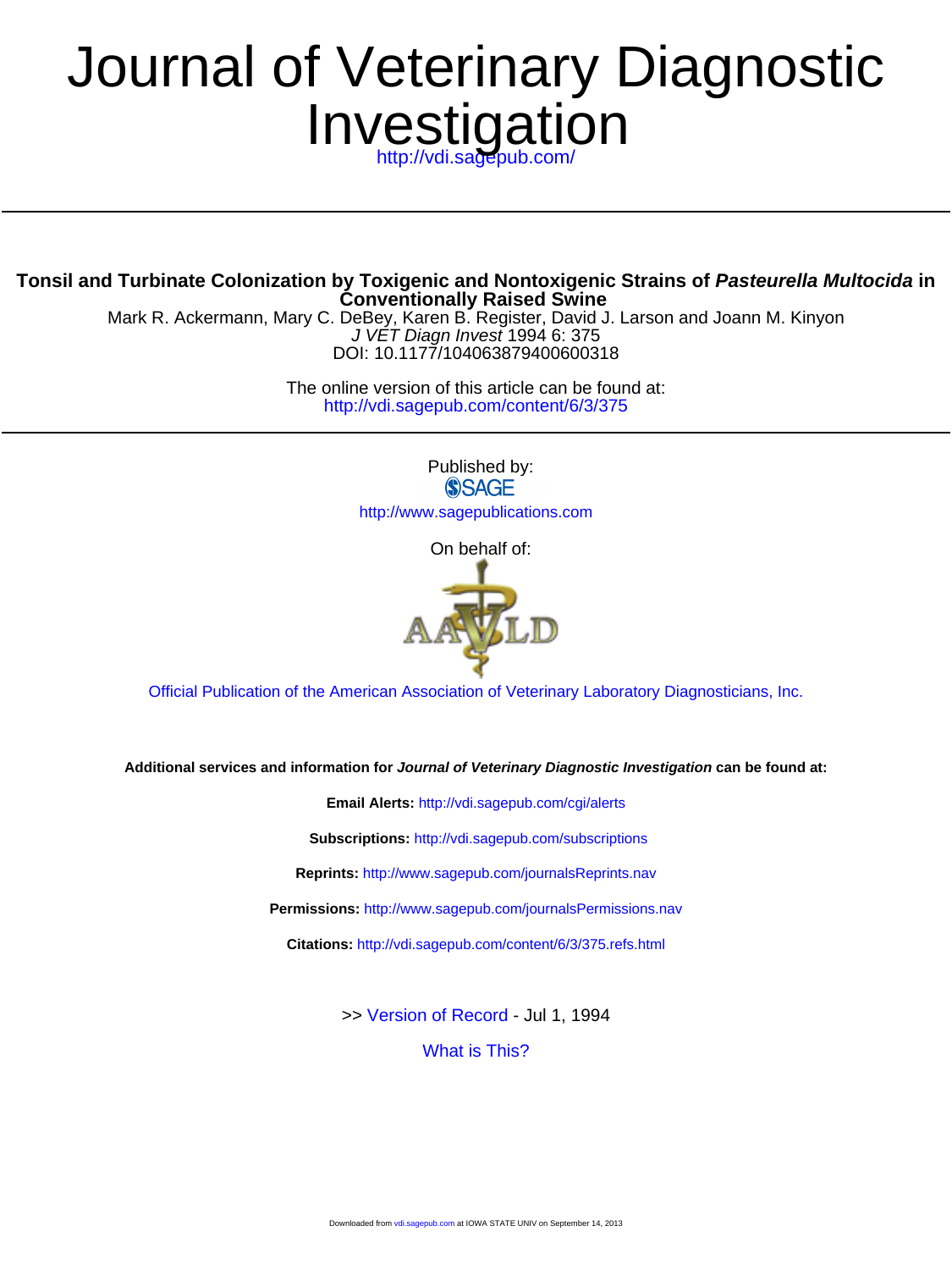- [Small Anim Pract] 9:617-630. chemical and electron-microscopic study. Nephron 57:444-452.
- 
- rasitologia 31:213-230.<br>15. Marcussen N, Vetner M, Kristensen HM: 1989, Interstitial 19. Salata RA. Lemer PI. Shalaes DM. et al.: 1989. Infections due nephritis and glomerulonephritis in visceral leishmaniasis in a to Lancefield group C streptococci. Medicine 68:225-239.<br>dog. Acta Pathol Microbiol Immunol Scand 97:1137-1140. 20. Slappendel RJ. Green CE: 1990. Leishmanias
- *mania* infections. J Leukocyte Biol 47:187-193. Saunders Co., Philadelphia, PA.
- 13. Ling GV, Biberstein EL, Hirsch DC: 1979, Bacterial pathogens 17. Poli A, Abramo F, Mancianti F, et al.: 1991, Renal involvement associated with urinary tract infections. Vet Clin North Am in canine leishmaniasis. A light-microscopic, immunohisto-
	- 18. Pinelli E, Killick-Kendrick R, Wagenaar J, et al.: 1994, Cellular mune-deposits in canine leishmaniasis. Preliminary results. Pa- and humoral responses in dogs experimentally and naturally
	- Marcussen N, Vetner M, Kristensen HM: 1989, Interstitial 19. Salata RA, Lemer PI, Shalaes DM, et al.: 1989, Infections due nephritis and glomerulonephritis in visceral leishmaniasis in a to Lancefield group C streptococci.
- dog. Acta Pathol Microbiol Immunol Scand 97:1137-1140. 20. Slappendel RJ, Green CE: 1990, Leishmaniasis. *In:* Infectious 16. Mauel J: 1990, Macrophage-parasite interactions in *Leish* diseases of the dog and cat, ed. Gree diseases of the dog and cat, ed. Greene CE, pp. 769-777. WB

J Vet Diagn Invest 6:375-377 (1994)

## **Tonsil and turbinate colonization by toxigenic and nontoxigenic strains of** *Pasteurella multocida* **in conventionally raised swine**

### Mark R. Ackermann, Mary C. DeBey, Karen B. Register, David J. Larson, Joann M. Kinyon

Pneumonia and upper respiratory tract infections, such as atrophic rhinitis, are common and insidious diseases of swine. They are often considered causes of decreased rate of weight gain, inefficient feed conversion, and increased time to market, although these parameters do not absolutely correlate with the severity of lesions. *Pasteurella multocida* is associated with lower and upper respiratory infections, based on results of lung cultures at necropsy and cultures from swabs of the nasal cavity.  $4,8,9,15$  In the lung, one study showed that nontoxigenic strains were most commonly isolated from acute to subacute pneumonic areas, and toxigenic strains were most commonly isolated from granulomas.<sup>9</sup> In atrophic rhinitis, toxigenic strains are associated with severe, progressive turbinate atrophy.<sup>2-4,8,12</sup> Experimentally, purified toxin induces turbinate atrophy when aerosolized into the nasal cavity or injected into the subcutis, muscle, or peritoneum. 1,6-8,11

Although isolation of *P. multocida* from pneumonic lungs and nasal cavities reflects its etiologic importance, other anatomical locations, such as tonsil, may be a reservoir for *P. multocida* in swine. 2,3,14,15 *Pasteurella multocida* can be isolated from turbinate<sup>6,8</sup> and tonsi1,<sup>2,3,14</sup> however, one study in gnotobiotic pigs and two studies in specific-pathogen-free pigs demonstrated that tonsil is colonized to a greater degree than turbinate.  $2^{3,13,14}$  The purpose of this study was to use conventionally reared swine to investigate the relative affinity of *P. multocida* for nasal turbinate mucosa and tonsil and the prevalence of toxigenic strains in a random population of Iowa swine.

Tonsil and turbinate were collected from 53 young and growing swine (20-80 kg) submitted live for necropsy at Iowa

State University's Veterinary Diagnostic Laboratory and the National Animal Disease Center (NADC), Ames, Iowa, and from 21 sows killed following routine caesarean sections at the NADC. Tissues were collected (washed and rinsed instruments) and stored frozen at -80 C for up to 2 months. Clinical histories and necropsy findings of pigs from the Diagnostic Laboratory varied greatly, and some pigs had evidence of turbinate atrophy according to visual inspection at necropsy (Table 1). Sows from the NADC were clinically healthy and had no evidence of turbinate atrophy as determined by gross examination.

Thawed tissues were ground in 0.02 M phosphate-buffered saline (pH 7.0, 10% w/w), and 10-fold dilutions were inoculated onto duplicate blood agar (BA) plates (tryptose blood agar base  $+5\%$  citrated bovine blood)<sup>a</sup> without or with antimicrobials (Kinyon *P. muhocida* type D protein [KPMD]; plate concentration = bacitracin, 3.75 U/ml; clindamycin, 5 µg/ml; gentamicin, 0.75 µg/ml; amphotericin B, 2.25 µg/ml) to select for *P. multocida.* Suspect colonies on KPMD and additional suspect colonies from BA were subcultured to obtain single colonies on dextrose starch agar<sup>a</sup> and identified by standard methods.<sup>5,15</sup> Tests of over 200 tonsil and turbinate cultures by the Clinical Microbiology Laboratory at Iowa State University demonstrated superior recovery of *P. multocida* from KPMD when compared with BA. In addition, only a small decrease (roughly 10%) in numbers of colony-forming units (CPU) of *P. multocida* were seen in KPMD plates when equal bacterial suspensions were plated onto KPMD and BA. Colonies identified as *P. multocida* were transferred to duplicate nylon membranes and tested for expression of toxin as described with a colony-blot assay.<sup>10</sup> No differences in toxin expression, as determined by the membrane-lift procedure, were seen in bacterial colonies grown on KPMD or BA. *Pasteurella multocida* strains P1683 (toxigenic) and P4214 (nontoxigenic) served as positive and negative controls, respectively, for the colony-blot assay.

*Pasteurella multocida* was isolated from 35 (66%) of 53

From the Atrophic Rhinitis Project, USDA, ARS, National Animal Disease Center, Ames, IA 50010 (Ackermann, DeBey, Register), and the Veterinary Diagnostic Laboratory (Larsen) and the Clinical Microbiology Laboratory (Kinyon), Iowa State University, Ames, IA 50011.

Received for publication October 30, 1993.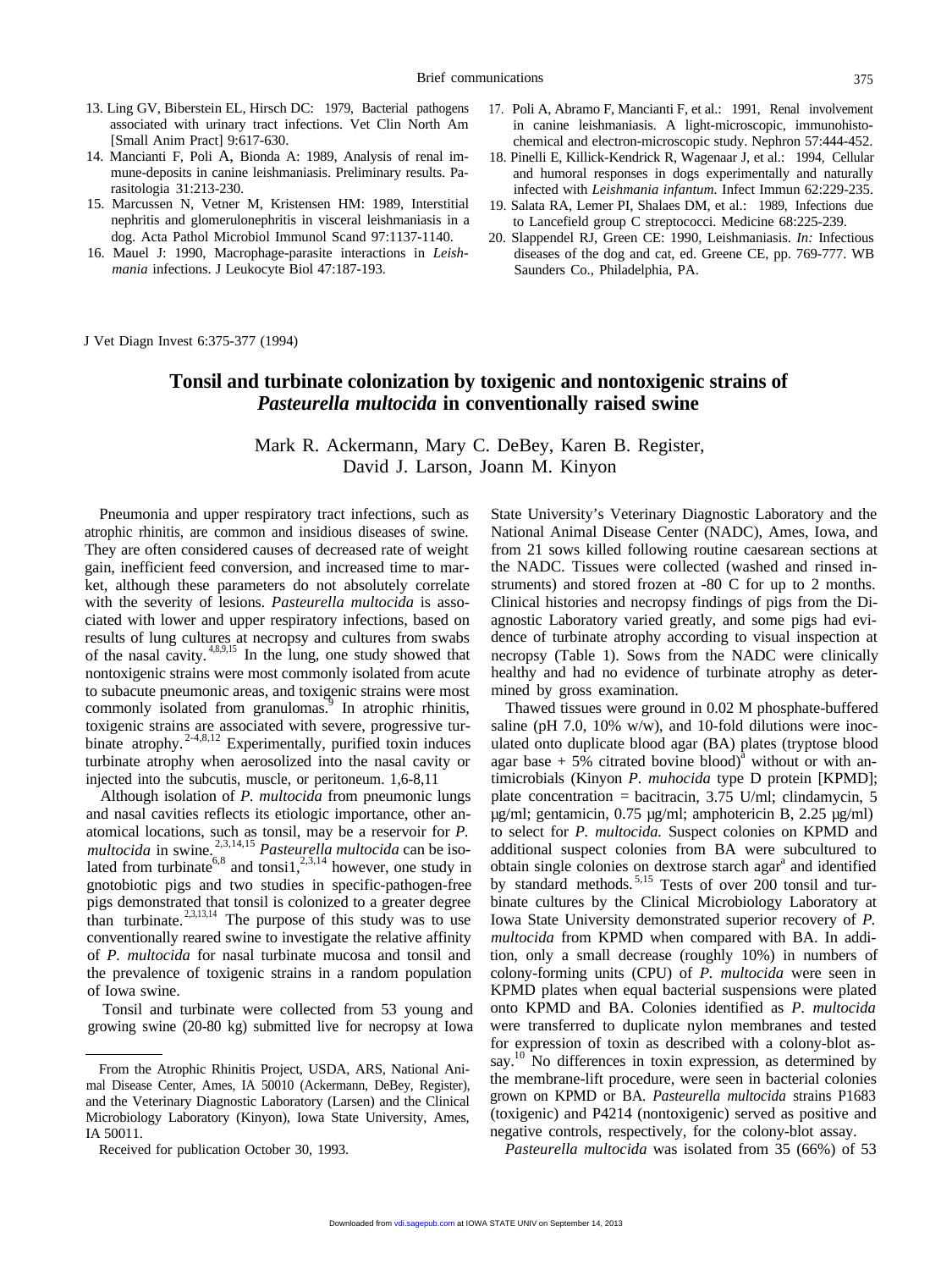|                         |                           | CFU P. multocida† |                  | Toxin      |
|-------------------------|---------------------------|-------------------|------------------|------------|
| Pig no.                 | Clinical diagnosis*       | Tonsil            | Turbinate        | production |
| 1                       | meningitis                | 1.0               | 0.6              | $+ (both)$ |
| $\boldsymbol{2}$        | <b>IBR</b>                | 0.6               | 0.2              |            |
| $\overline{\mathbf{3}}$ | proliferative ileitis     | 1.2               | 0.4              |            |
| $\overline{\mathbf{4}}$ | edema disease             | 0.1               | 0.1              |            |
| 5                       | AR herd                   | 2.2               | 1.9              |            |
| 6                       | AR herd                   | 1.9               | 2.2              |            |
| $\overline{7}$          | AR herd                   | 1.8               | 1.0              |            |
| 8                       | AR herd                   | 0.3               | 0.1              |            |
| 9                       | none                      | 4.3               | 0.1              |            |
| 10                      | none                      | 0.1               | 0.1              |            |
| 11                      | none                      | 0.4               | 0.7              |            |
| 12                      | none                      | 3.2               | 0.2              |            |
| 13                      | none                      | 1.6               | 0.1              |            |
| 14                      | none                      | 0.7               | 0.9              |            |
| 15                      | none                      | 0.1               | 0.1              |            |
| 16                      | none                      | 1.2               | 1.2              |            |
| 17                      | none                      | 0.5               | 0.1              |            |
| 18                      | pneumonia                 | 4.1               | $\bf{0}$         |            |
| 19                      | mycoplasmosis             | 1.2               | $\pmb{0}$        |            |
| 20                      | mycoplasmosis             | 0.5               | $\mathbf 0$      |            |
| 21                      | undetermined              | 0.6               | $\mathbf 0$      |            |
| 22                      | proliferative ileitis     | 0.1               | $\mathbf{0}$     |            |
| 23                      | Streptococcus cholerasuis | 0.2               | $\mathbf 0$      |            |
| 24                      | AR herd‡                  | 0.2               | 0                |            |
| 25                      | AR herd‡                  | 0.1               | $\pmb{0}$        |            |
| 26                      | AR herd                   | 0.2               | $\mathbf 0$      |            |
| 27                      | none                      | 0.7               | $\mathbf 0$      |            |
| 28                      | none                      | 0.5               | $\pmb{0}$        |            |
| 29                      | none                      | 0.3               | $\boldsymbol{0}$ |            |
| 30                      | none                      | 1.7               | $\overline{0}$   |            |
| 31                      | none                      | 3.2               | $\boldsymbol{0}$ |            |
| 32                      | none                      | 0.7               | $\mathbf{0}$     |            |
| 33                      | AR herd                   | $\bf{0}$          | 0.1              |            |
| 34                      | AR herd                   | $\boldsymbol{0}$  | 0.1              |            |
| 35                      | none                      | $\boldsymbol{0}$  | 0.1              | $^{+}$     |
| Average                 |                           | 1.0               | 0.5              |            |

**Table 1.** Health status, number of colony forming units (CFU) of *Pasteurella multocida* in tonsil and turbinate, and toxin production from 35 growing pigs.

\* IBR – inclusion body rhinitis;  $AR =$  atrophic rhinitis.

† CFU/gram tissue  $\times$  10<sup>3</sup>.

‡ Pigs with turbinate atrophy at necropsy.

growing pigs and 4 (19%) of 21 sows in this study (Tables 1, 2). Of the 35 growing pigs that carried *P. multocida,* 17 (48%) carried both tonsil and turbinate isolates, 15 (42%) carried isolates only in tonsil, and 3 (8%) carried isolates only in turbinate. Pigs carried *P. multocida* in tonsil tissue more commonly than in turbinate. Of the 35 growing pigs carrying *P. multocida,* 32 had isolates from tonsil and 20 carried turbinate isolates. Higher numbers of CFU/gram were generally isolated from tonsil, averaging  $1.0 \times 10^3$  CFU/g as compared with the turbinate average of  $0.5 \times 10^3$  CFU/g.

In the sows, 4 of 21 carried *Pasteurella multocida,* and all 4 had tonsil isolates averaging  $1.0 \times 10^3$  CFU/g (Table 2). Sow No. 1 also carried toxigenic *P. multocida* in the turbinate.

Only two of the growing pigs (Nos. 1, 35) and 1 sow (No. 1) carried toxigenic strains (Tables 1, 2). Toxigenic strains were isolated from both the tonsil and turbinates from pig No. 1 and from only turbinate from pig No. 35. Sow No. 1 was the only animal from which both nontoxigenic (tonsil)

and toxigenic (turbinate) strains were isolated. No obvious trends were present in pigs that were ill, pigs from atrophic rhinitis herds, and clinically normal pigs. Toxigenic strains were not isolated from the 3 pigs with turbinate atrophy. Few contaminant bacteria were present on KPMD plates; whereas BA plates frequently contained *Proteus, Bacillus* sp., *Escherichia coli,* and *Streptococcus* sp.

Colonization of the tonsil by *P. multocida* in conventionally reared swine in this study is similar to that in experimental studies with gnotobiotic and specific-pathogen-free pigs.2,3,13,14 In all of these studies, *P. multocida* were isolated in greater frequency and in higher numbers per gram in tonsil than in turbinate. In this study, 15 of 53 pigs carried *P. multocida* in tonsil only and thus infection would be missed from examination of routine nasal swabs. The tonsil may be an important reservoir for *P. multocida* strains that eventually have a role in bronchitis, pneumonia, pleuritis, and atrophic rhinitis. Turbinate, in contrast, is colonized to a